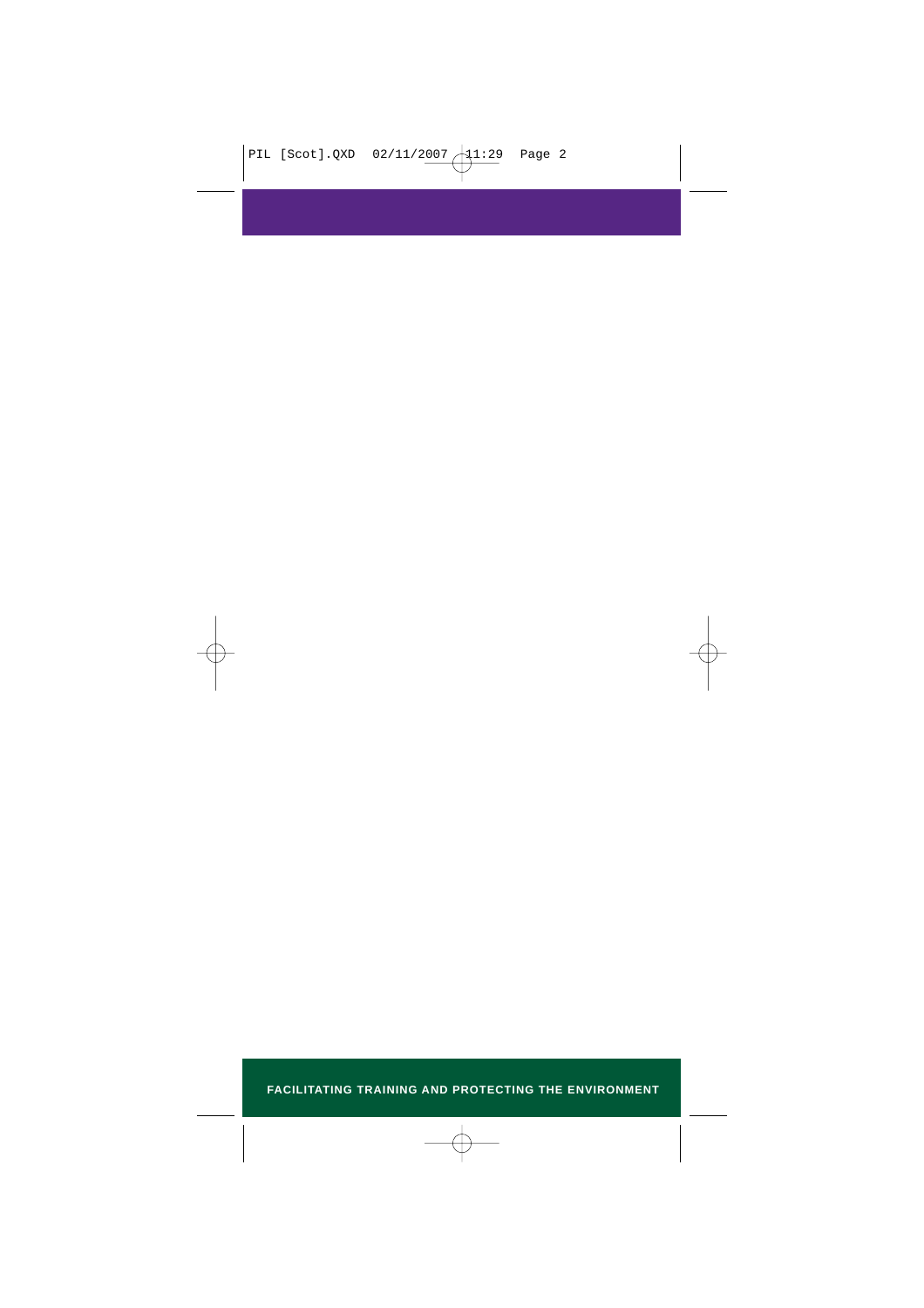# **DTE Scotland**

# **WHY THE ARMY NEEDS TO TRAIN**

The British Army is held in the highest regard around the world. This respect has been hard-won over recent years in Northern Ireland, the Falkland Islands, the Gulf, Bosnia, Kosovo – and countless peacekeeping operations. But such professionalism does not just happen by chance. It is attained by constant, thorough and tough training, in realistic conditions.

#### **ORGANISATION**

The DTE in mainland UK is controlled by Headquarters DTE, within Headquarters Defence Training Estate based in Warminster, near Salisbury. The DTE is sub-divided into 10 regionally-based areas, some of which have been used for training by the military for well over 100 years. Each DTE region has its own headquarters and staff, including DTE Scotland, which provides cost-effective and safe training facilities in Scotland for the three armed services and the cadet organisations. It also takes very seriously its responsibility for the protection, conservation and enhancement of a large variety of fauna and flora,much of it on areas which are themselves of great beauty and environmental value. In many cases this duty of care also embraces historic buildings, which are an intrinsic part of Scotland's proud heritage.

### **TRAINING IN SCOTLAND**

DTE Scotland's training areas are used for a full range of mostly non–mechanised training, from so-called 'low-level' (up to platoon-size) exercises through to large-scale ones, many in arduous conditions – either because of the terrain itself, or through the sometimes-mercurial weather patterns in some parts of the country. Activities throughout this training spectrum may include live firing, and there is a variety of ranges to accommodate this aspect of skill-at-arms in preparation for higher-level field firing on the principal training areas. Of necessity, some of the impact areas

are large to safeguard both the public and the exercising troops. Many of the training facilities also provide the ideal environment for cadet and recruit training, and still others offer the vital adventurous training for instilling the physical, mental self-reliance and leadership so important to today's armed forces.

Currently some 300,000 man training days are achieved annually throughout DTE Scotland.

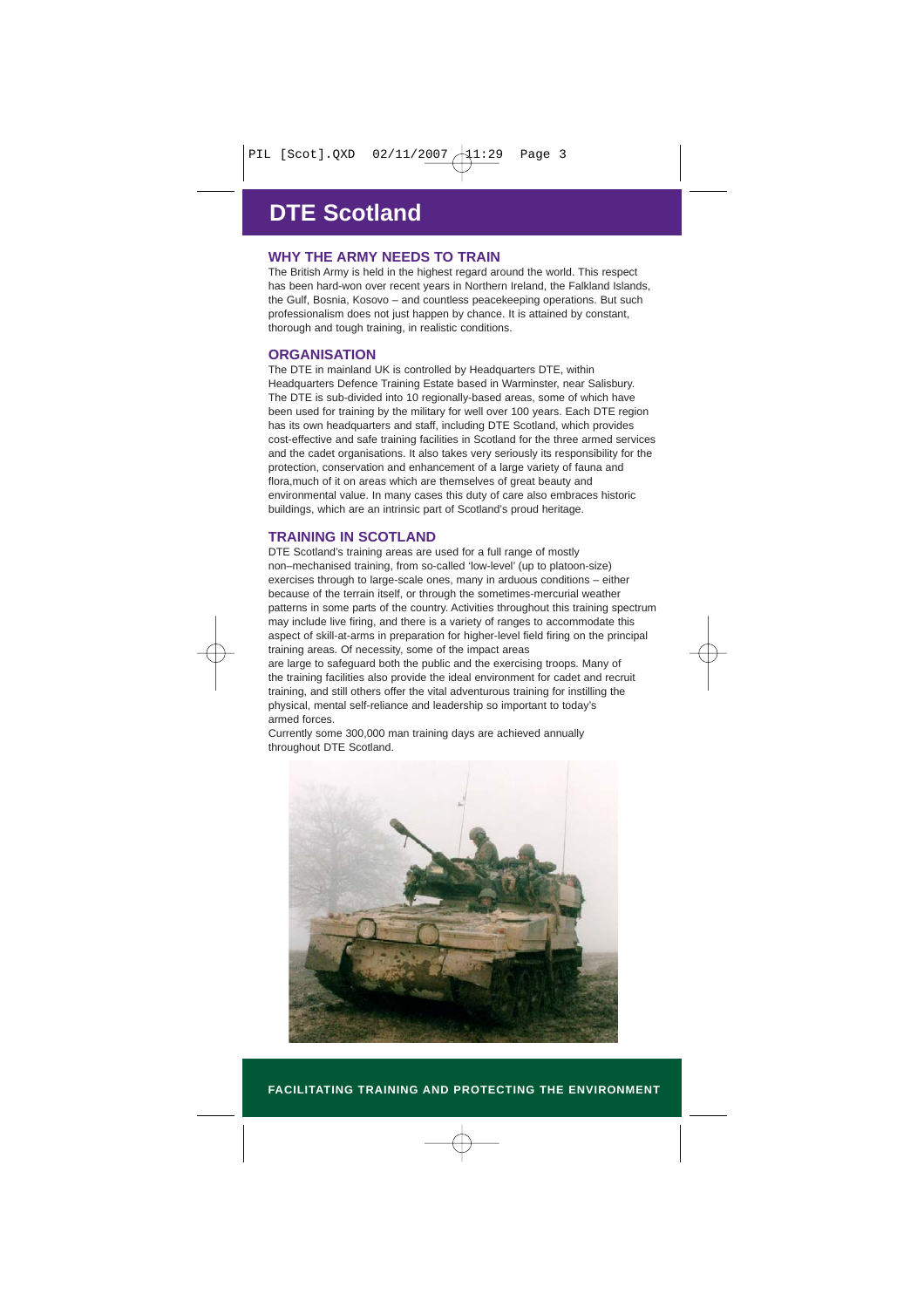# **Public Access**

There is a presumption in favour of public access to the Defence Training Estate, on Public Rights of Way, balanced against the over-riding national requirement for safe and sustainable military training and conservation. Access is permitted to many of DTE Scotland's training areas. As with all UK training regions it is sometimes necessarily restricted because of their primary purpose; but it is also the case that where public access restrictions have been imposed, wildlife has found sanctuary – many rare or uncommon species of plants, insects and birds manage to co-exist with the 'bangs and flashes' associated with military training activity.

When on a public footpath that crosses a training area or where public access is permitted, great care should be exercised. Health and safety legislation places a burden on the individual not to do anything that might result in injury or death.

#### **Follow the Country Code**

- Enjoy the countryside and respect its life and work
- Guard against all risk of fire
- Use gates and stiles to cross fences, hedges and walls
- Leave livestock, crops and machinery alone
- Take your litter home
- Take special care on country roads
- Make no unnecessary noise
- Keep to the public paths across moor and farmland
- Fasten all gates
- Keep dogs under close control
- Protect wildlife, plants and trees
- Help to keep all water clean

Great care is taken to ensure the safety of these walks, although areas used by the armed forces for training can obviously be dangerous – and this applies throughout DTE Scotland. Anyone walking on MoD land must obey all signs and byelaws relevant to the area being visited.

*Remember! Unexploded Ordnance: do not touch any unidentified object.* Always comply with the following:

### **Safety**

#### *Do not enter areas where there is an obvious military presence:*

- Do not approach, touch, or pick up any objects lying on the ground
- Keep to the footpaths and do not deviate from them
- The use of metal detectors is prohibited
- Keep away from all buildings, bunkers and military installations except where it is clearly shown that public access is permitted
- No camping or fires are permitted

#### **Part of our local communities**

Each of the major training areas is run by a Commandant, based on-site, with a small clerical and administrative staff for support. Every effort is made by DTE Scotland to minimise the impact of military training on people's lives. Commandants regularly attend local council meetings and are the point of contact should a dispute arise. There are local conservation groups within DTE Scotland, joined by local experts and people with a genuine interest in environmental matters. This ensures the MoD has the very best knowledge at its disposal when making decisions that may affect the local area.

A brief description of each main training area, together with its typical usage, follows.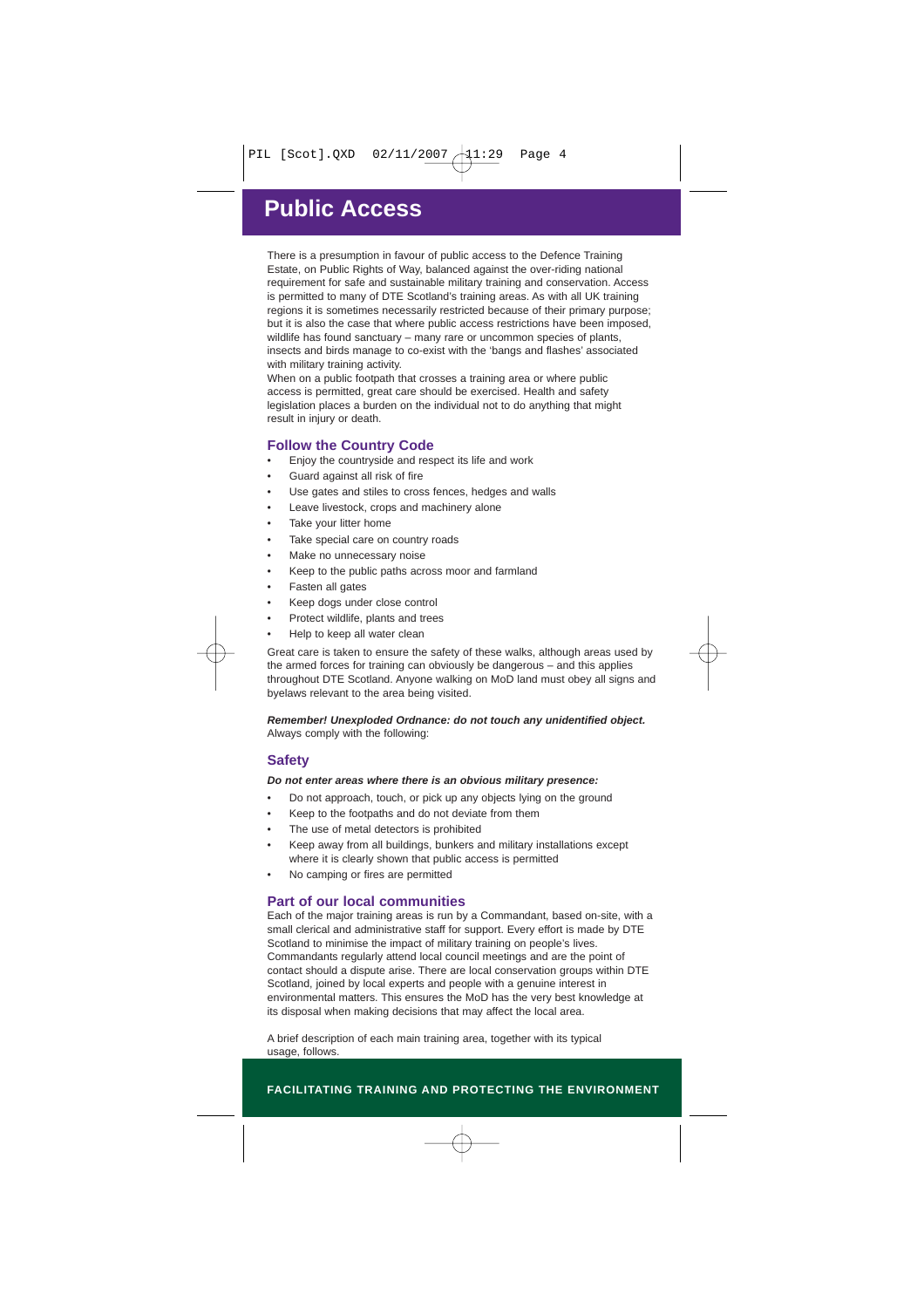### **BARRY BUDDON TRAINING CENTRE**

#### **History**

The Tay has formed Barry Buddon over the centuries into a knot of dunes where the fresh water meets the sea. Always a safe sanctuary for wildlife,

Barry Buddon has not always been so for humans: in the 11th century the Danes defeated King Malcolm's men near the northern corner of the present ranges. In the 15th century, Henry VI dispatched a fleet to capture the King of Scotland – which returned homeward after unsuccessfully engaging the Scottish Ships in a fierce battle off Barry Buddon. Then, in the 17th century, Cromwell's fleet anchored off Barry Links while laying siege to Dundee and were bombarded by the local militia who sited their cannons on Barry Buddon. In the 19th century the area played a rather more peaceful host to a number of less bellicose ventures, including a salmon fishing enterprise, a horse racecourse and a lifeboat station.

The history of its present function dates back to the mid-19th century when the area was used for at least 30 years by the Forfarshire Rifle Volunteers, the Panmure Battery of the Forfarshire Artillery Brigade, and a Royal Naval Reserve Battery. In 1897 the land was sold by Lord Panmure to the War Office for use as a military training area, for which it has been used ever since..

#### **Training facilities and activities**

Barry Buddon covers 2,600 acres (950 hectares), of which 600 acres (240 hectares) is foreshore, with at least an equal amount of sea danger area. The camp itself is quite new, with accommodation for 507. Typically, with all camps and facilities in use, about 80,000 personnel are accommodated and fed but, with day only use the total figure rises to 130,000 annually from all three services, cadets and some civilian organisations. There are 21 different ranges, although not all can be used simultaneously.

It is primarily an infantry training area, and small arms, light and medium mortars.

#### **Public access**

Because of the unexploded ordnance from years of military use the public is restricted to the metalled roads and is free to walk to, and along, the beaches when the flags are down and red lights extinguished.

#### **Conservation**

Most of the training area is a Site of Special Scientific Interest (SSSI) and an EU Special Area of Conservation (SAC), as well as a Special Protection Area(SPA) for birds under the European Birds Directive. Shore nesting birds include terns on the beaches, and shell duck in old rabbit burrows. In summer months, abundant skylarks, meadow pipits, linnets and stonechats use the dunes as shelter or nest sites. In winter, passage birds like fieldfares and redwings feed on the plentiful sea buckthorn berries. Mammals are restricted by the lack of cover, although the terrain is suited to rabbits which play an important role in maintaining the short turf and thereby the diverse range of plant species. Maintaining naturally-balanced numbers, not just of rabbits but of voles, mice and even the occasional brown hare, is down to predators like foxes, weasels, stoats and birds of prey. Amphibians, reptiles and invertebrates are also present in many different species, on the warm, dry habitat and around the area's pools and marshes. Over the past 20 years there has been considerable erosion of the east coast which until recently threatened a number of the ranges: in places up to 150 metres have been lost. However, in April 1993 a major project to construct a rock-armoured wall was completed. The long-term effects of changes in beach sediment supply caused by this are awaited. The control of scrub development is important to maintain current areas of acidic dune, and dry and wet heath.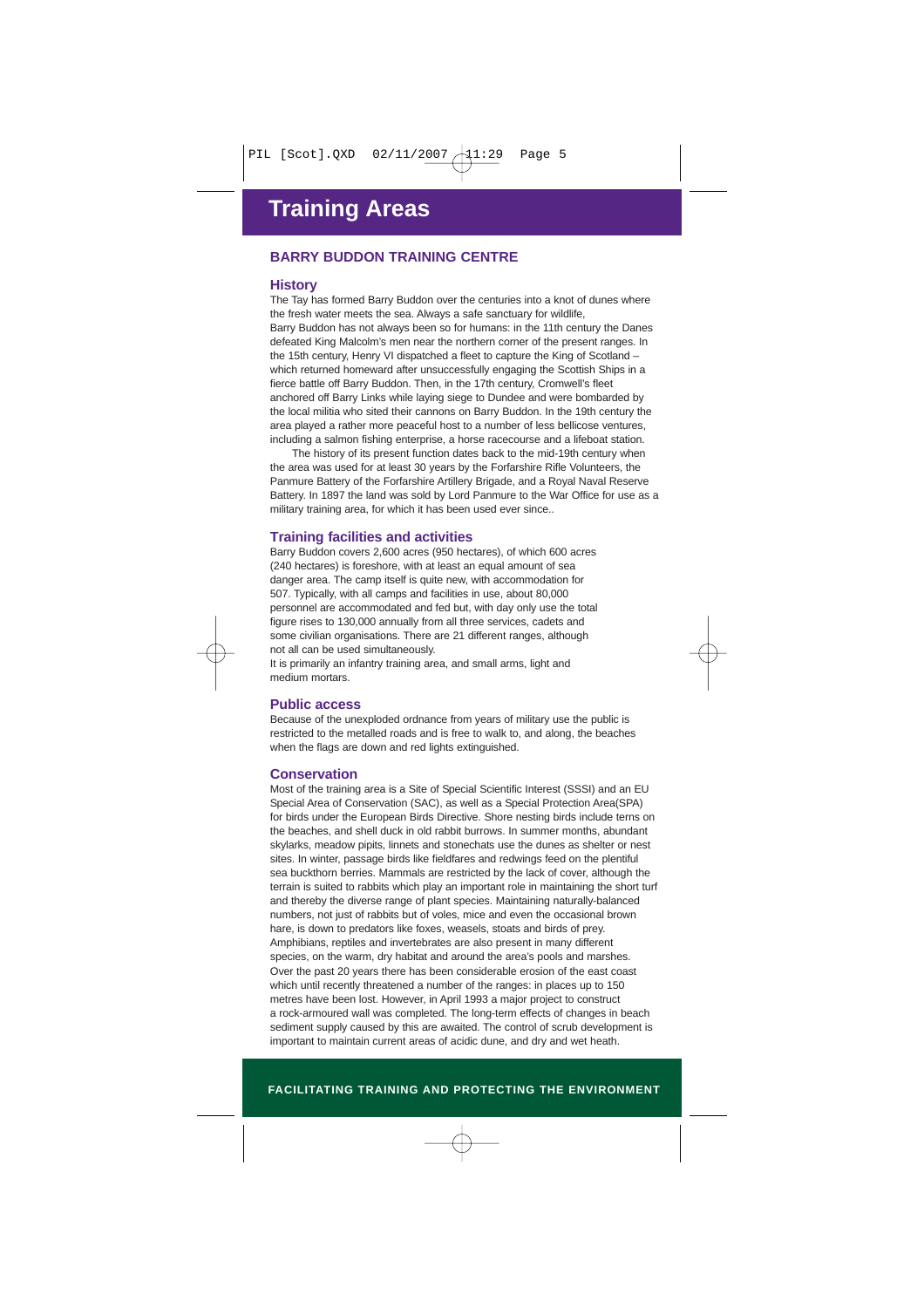## **CASTLELAW TRAINING AREA AND RANGES**

#### **History**

Castlelaw range complex is on the site of much older war-time ranges, which were the main training area for the Royal Scots based at Glencorse Barracks, Penicuik. Field firing and heavy weapon training were conducted where the current ranges stand. Small arms training took place to the north of the area, near Dreghorn. This complex was closed in 1985, and all firing now takes place at Castlelaw.

#### **Training facilities and activities**

Castlelaw Training Area and Ranges is overlapped by a part of the Pentland Hills Regional Park, including the three highest peaks in the Pentland Hills: Allermuir, Capelaw and Castlelaw, which rise to heights of 493m, 454m and 488m respectively. The area is used for dry training (i.e. not involving live firing )in sometimes challenging conditions, and has a small-arms range complex. Further training facilities are used within both Dreghorn and Redford Cavalry Barracks. Accommodation for troops using the Castlelaw training areas is in the latter, which some cynics say were really designed for India and because of a mix-up with the plans they were built in Scotland instead. Certainly, the high ceilings and airy rooms are more suited to a hot climate – indeed they say there is probably a barracks somewhere in India with low ceilings which is stiflingly hot in summer!

The dry training area extends from the City Bypass at Dreghorn Mains, to Flotterstone (three miles/five kilometres) and from Bonaly Reservoir to Fulford (two miles/three kilometres). Apart from the three hills, the terrain includes two woodland areas and some scrub, but otherwise the cover consists of bracken and heather. Grazing rights have been granted to local farmers.

#### **Public access**

The public has access to the area along a north-south bridle path, to which it is restricted, and which may be used for walking and/or cycling. Pyrotechnics are used by exercising troops. There are also other bridle ways and paths which are on the map at the entrances to the training area.s

#### **Conservation**

Part of the Pentland Hills Regional Park overlaps the training area, which includes juniper trees, some of them 150 to 200 years old – the last of their kind in the



area. There is considerable interest and concern in their well-being, so they are out of bounds. Similarly restricted is a number of stillimmature forest blocks which have been planted on the training area over the last five to ten years. During the past year or so a number of black grouse have been seen on the area and surrounding estates. These birds are rare, especially in the Pentlands, and should they be spotted the Pentland Ranger Service would appreciate being given a report of numbers and location.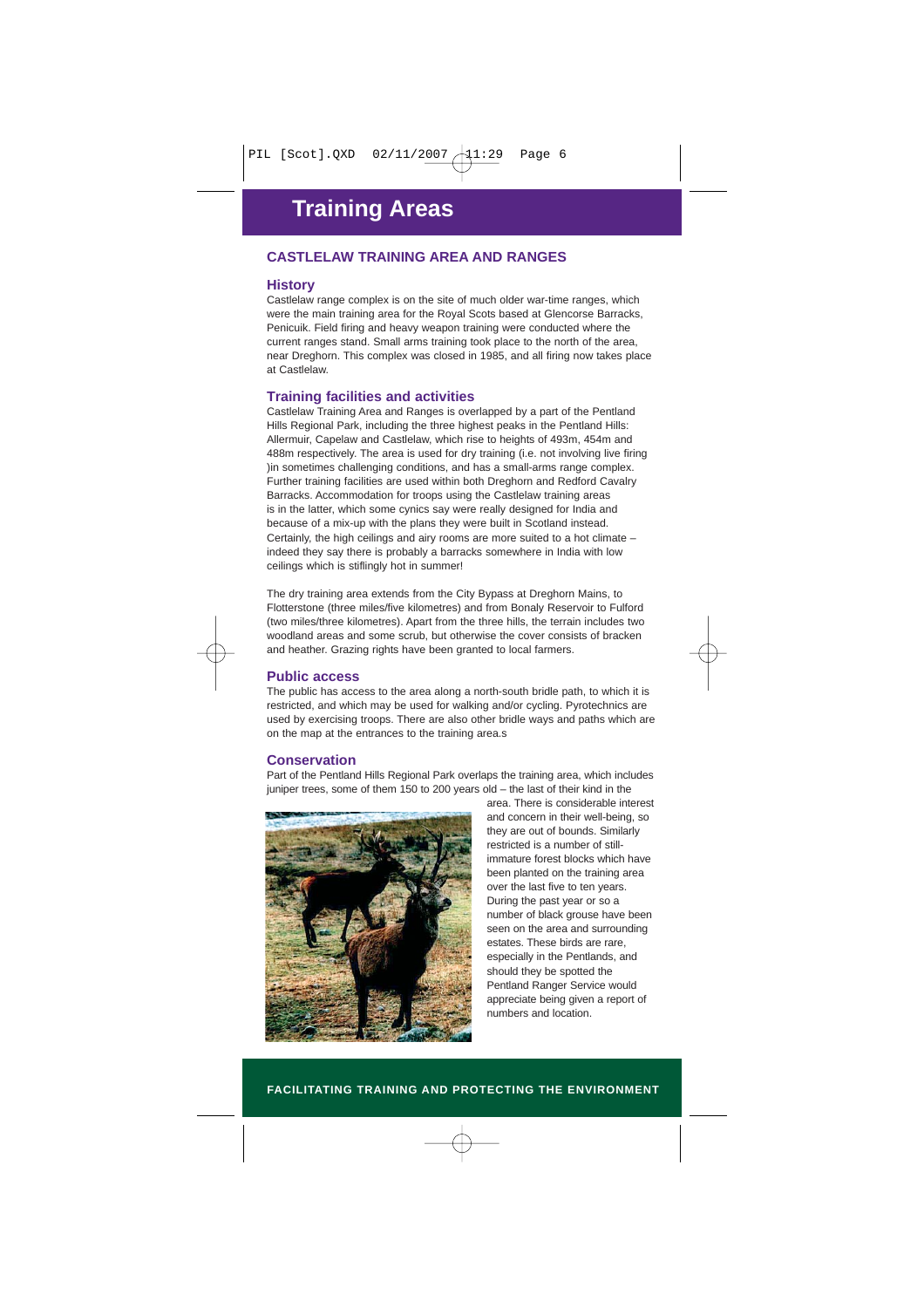### **CULTYBRAGGAN AND TIGHNABLAIR**

#### **History**

Cultybraggan Camp has been in existence since 1939, when it was much larger and during the war housed some 4,000 Category A Nazis, as the so-called "No 21, War Working Camp". It is listed, and perhaps the most famous – maybe infamous – wartime camp in Scotland, smelling of years of polish on linoleum floors, and of history. It had its unpleasant moments as a result of prisoners' own very misguided views on dealing with fellow-prisoners – including an execution – whose zeal for the Nazi cause had, in their opinion, waned unacceptably during captivity.



#### **Training facilities and activities**

Cultybraggan Training Camp and Tighnablair Training Area are located in a beautiful part of Perthshire. The camp itself can accommodate up to 600 in both huts and tents on its eight acres or so (three hectares). The combined dry training and field firing ranges on Tighnablair are leased from Drummond Estates and cover somewhere in the region of 12,000 acres (4,900 hectares), on which many forms of training take place, with the exception of heavy armour. Troops carry out live firing, dry training, helicopter operations, cross-country driving training and adventurous training. The latter takes place at Bennybeg Crags, Lednock Dam and on Loch Earn. The Cross Country Driving Circuit at Cambusbarron is used heavily by the Scottish Transport Regiment, with 8-tonners and Drops vehicles, Royal Marines with over-snow track vehicles and the Royal Scots Dragoon Guards with their light tracked armoured reconnaissance vehicles. In a normal year the camp will host in excess of 80,000 man training days involving all 3 services and cadet organisations – even fund-raising events. There is also an associated watermanship and bridging camp near Stirling.

#### **Public access**

While access to the camp itself is restricted, with the permission of the Drummond Estates the public may enjoy hill walking on the training area when no live firing is taking place.

#### **Conservation**

There is a small conservation group headed by the Commandant but its responsibility is limited to the 30 acres of military-owned land. The balance of land is owned and managed by Drummond Estates.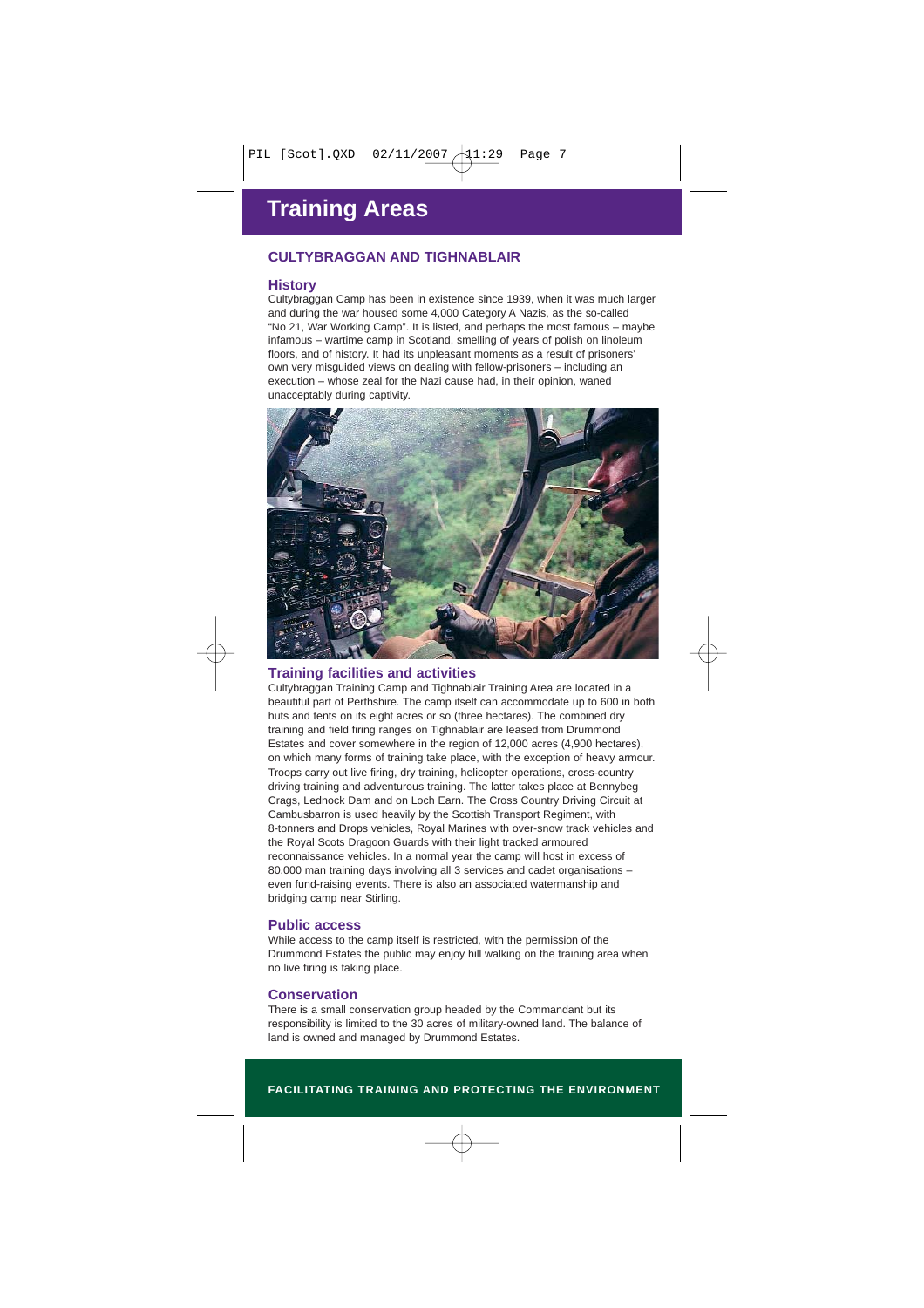### **GARELOCHHEAD TRAINING AREA**

#### **History**

The camp was constructed in 1940 for the Second World War. There was a mix of British and Polish units based there, and many of its original nissen huts remain and are still in daily use. The surrounding area was used extensively as a training area, and just prior to D-Day 22,000 American servicemen were accommodated and trained prior to the operation. Surrounding the camp were anti-aircraft batteries defending the Clyde shipbuilding facilities, and the naval base. The latter survives and is home to the British nuclear submarine fleet.

#### **Training facilities and activities**

Garelochhead Training Area offers units a unique mix of live firing up to platoon level on ranges which include grenade and mortar facilities, a field firing area, 'dismounted' (i.e. on foot) infantry dry training to battalion level and adventurous training. The camp itself accommodates over 500, and the area is particularly suited to 'Balkans-style' training, covering approximately 8,200 acres (3,320 hectares) of moorland, forest and mountain rising from sea level to over 700m. It is used by infantry and transport units, including off-road, and amphibious training. The adjoining mountain, forest and moorland of the Ardgartan Forest is also used for much of the year. An associated camp at Strone can accommodate 130, and is used for FIBUA (Fighting In Built-Up Areas) training.

#### **Conservation**

The area is one of great natural beauty and rich diversity, although it contains only one SSSI (in Ardgartan Forest). There are rare varieties of flora found in both Garelochhead Training Area and the Ardgartan Forest. Three types of deer roam the area and there have been sightings of wildcat. For ornithologists the sight of Black Grouse displaying, and the possibility of spotting the pair of hen harriers which breed on the area, are rewarding.

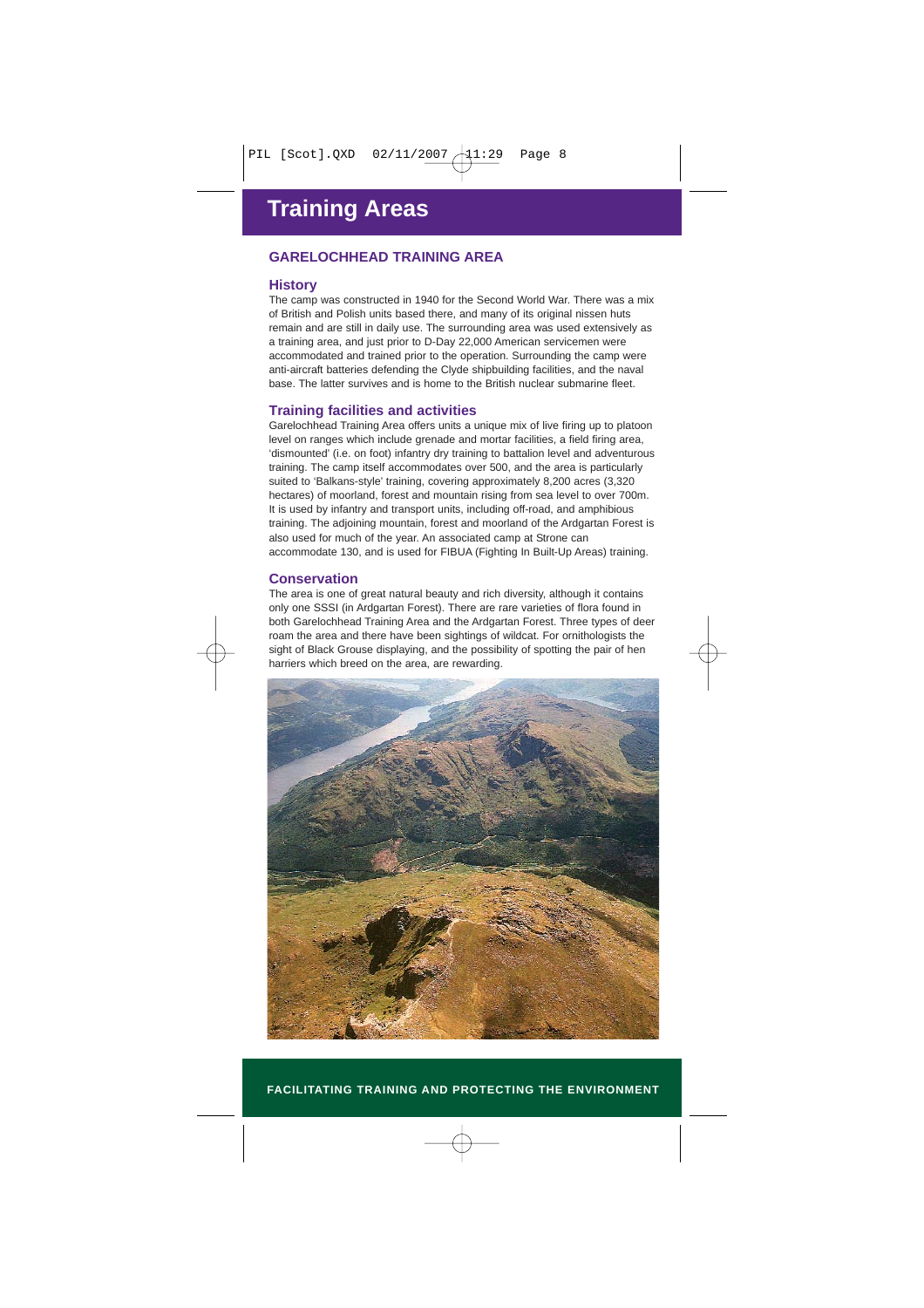# **INVERNESS TRAINING CENTRE**



#### **History**

For historical as well as practical reasons, the policy of the Regiment of the Queen's Own Highlanders is to maintain both Fort George and Cameron Barracks as twin focal points within the regimental area, which includes Orkney, Caithness, Sutherland, Ross and Cromarty, Inverness, Nairn and Moray. Fort George is now the home of a regular army infantry battalion, as well as being a major tourist attraction in the Highlands, and is arguably the finest jewel in the DTE Scotland crown. Building of "The Fort", as it is affectionately known by locals, began in 1747 and pre-dates the first national barrack building programme by over 40 years. Completion took 21 years and cost £92,673 – something like £1billion in today's terms. After the Napoleonic War, Fort George fell into some disrepair but was refitted during the Crimean War, and since 1857 it has enjoyed military presence within its considerable walls. The Fort's original capacity was for 2,000 soldiers; but in 1915, as reinforcements for the First World War were mobilised, trained and sent to the front, numbers within the walls swelled to 9,000. A further 20,000 were encamped outside. From 1881 Fort George re-rôled as the depot of the Seaforth Highlanders until the amalgamation with the Queen's Own Cameron Highlanders in 1961. Construction of Cameron Barracks in Inverness began in 1877 and took nine years. They have since been part of, and responded to, many Army reforms and reorganisations, processed many thousands of volunteer recruits throughout the First World War, and managed returning wounded and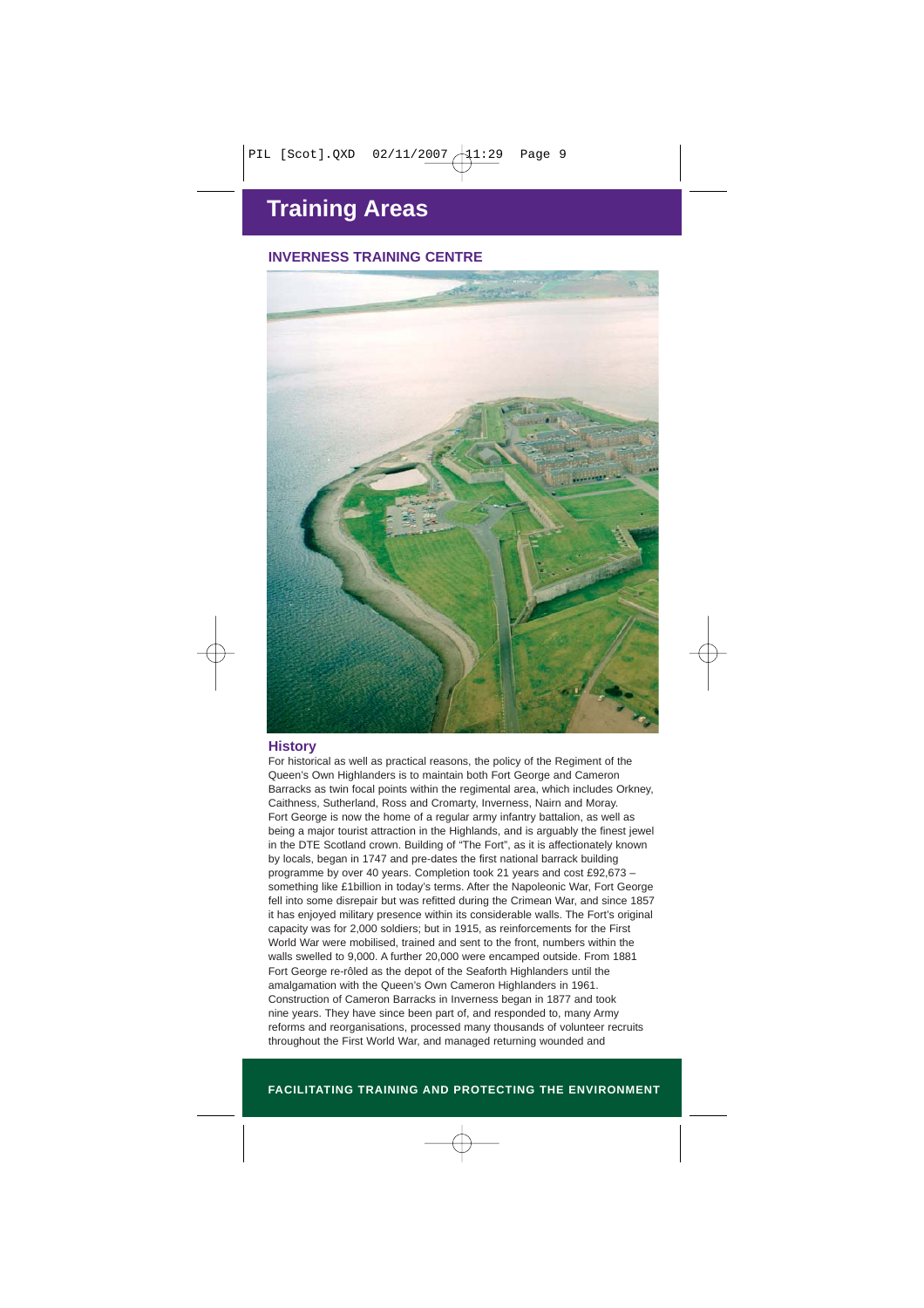demobilising soldiers, both during its latter stages and in the aftermath. It also processed conscientious objectors – and even the entire crew of a captured German submarine.

The Second World War also saw frenetic activity – but not all of it purely Army. From 1943 to 1944 the White Ensign flew in front of a combined Naval and Military headquarters.

#### **Training facilities and activities**

Fort George ranges and training area are ideal venues for battalion-level training, and are used in conjunction with training exercises elsewhere in the Highlands. The complex and its surrounding area are a mix of flat links land, gentle hills and metalled roads, and offer much by way of 'march-and-shoot' training. The partly-wooded dry training area covers over 600 acres (250 hectares) and is an excellent 'hide' for echelon training offering various entry and exit points, and cover from the air.

#### **Conservation**

Although the Fort George Training Area hosts a small fox population and provides temporary respite for a few deer migrating from Cawdor Estate's Carse Woods, it is really the area of Whiteness Head that is the conservation jewel in Fort George's crown. Situated on the north-eastern boundary of the training area, it comprises mainly mudflats, and smaller areas of salt marsh, dune and shingle. Whilst not very appealing to us humans, it holds immense fascination for migrant and resident bird species. Whiteness Head is frequented by common tern and breeding osprey, and the area also supports some 14,000 wildfowl and 11,000 waders.

Visitors include red-breasted merganser, bar-tailed godwit, and redshank. Wintering populations include cormorant, widgeon teal, goldeneye goosander and curlew.

Whiteness Head is presently a SSSI and has been designated as internationally important for wild birds and wetland habitats meriting reclassification as an SPA and RAMSAR site.

#### **Public access**

The range and training area is in constant use but the public has access to the area when the flags are down and the lights extinguished. Visitors should be aware that a large part of the beach is within the danger area of the Small Arms and Grenade ranges..

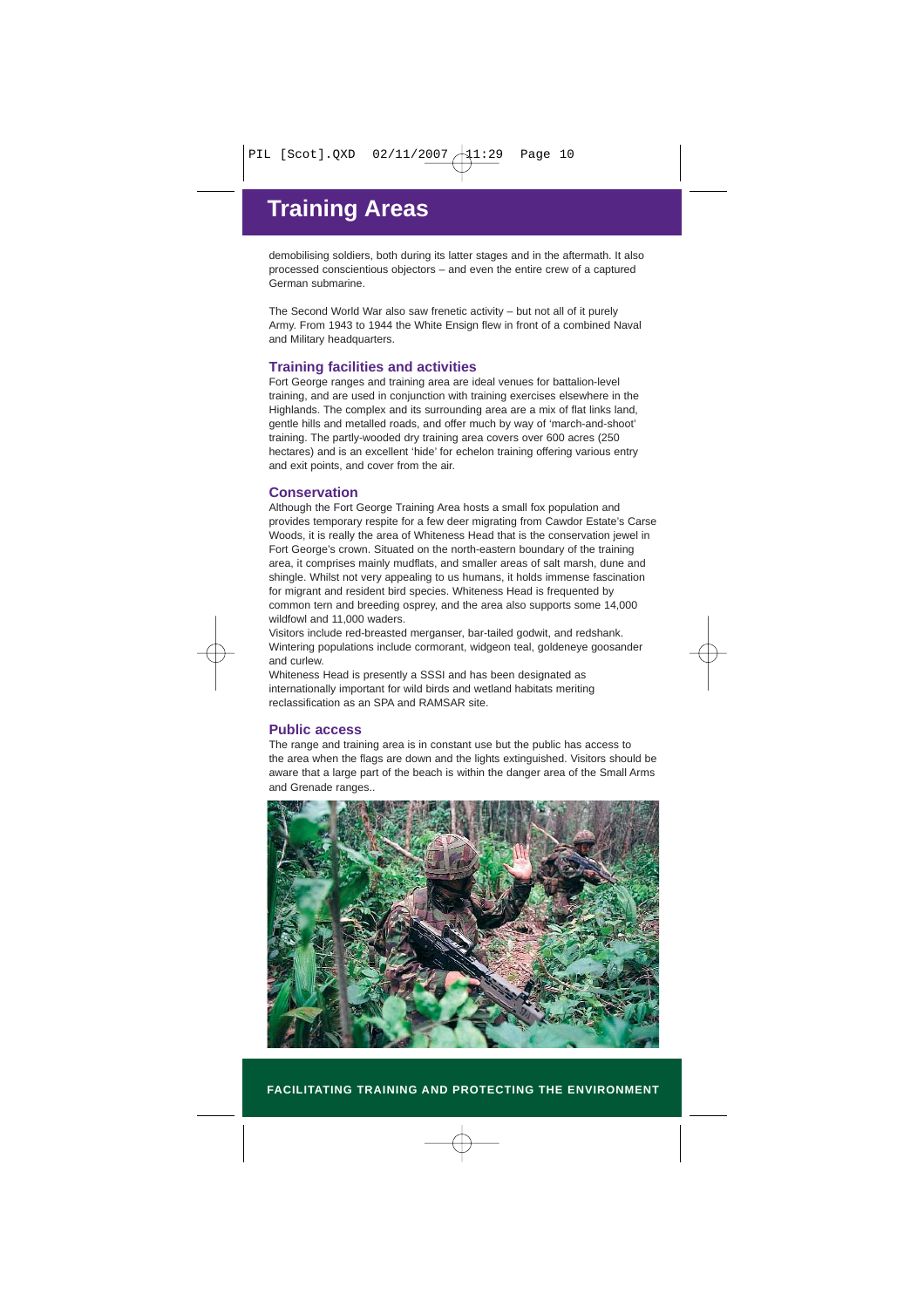### **KIRK CUDBRIGHT TRAINING AREA**

#### **History**

The Army acquired the area in 1942 as a range for training the Second World War invasion of Europe forces. Many of the families who sold their properties on the range at that time are tenants on the area today as part of their farming business. Grazing of the land has contributed significantly to the availability of natural and realistic training ever since. For over 50 years, use of the range has been divided between military training and tank/anti-tank weapon development.

#### **Facilities**

Kirkcudbright Training Area provides opportunities for a wide variety of tactical field firing and dry training exercises across 4,700 acres (1,900 hectares) of typical farming countryside, and can accommodate all approved weapon systems, as a result of which there is an extensive sea danger area (15x19 miles / 24x30



kilometres). Training on Kirkcudbright involves both fire-and-movement and dry training exercises in realistic and testing conditions across the whole area. Since April 1997 the area has been under further development as an infantry field fire range.

#### **Public access**

There is a danger from unexploded ordnance lying close to the surface of the ground across the range. Therefore, a coastal path has been provided for public use when the access barriers are unlocked. The the tenant farmers are allowed access when firing is not in progress.

#### **Conservation**

Perhaps more than most, the Army's presence on Kirkcudbright illustrates the circumstantial connection between a necessary lack of public access and the coincidental benefits to conservation. In 1984 two flint flakes, one trimmed, were found on the 25-metre-high beach at Abbey Burnfoot indicating the presence of man when the sea level was higher in about 4000 BC. Bronze Age second and first millennia occupation is confirmed by over 30 separate rock-outcrop carvings. There is plenty of evidence of activity during the early Iron Age, midfirst millennium BC to about 400 AD, in the remains of four fortified enclosures and an inhabited cave. The forts are pre-Roman in design, of which Glennap is the most impressive.

The range has 17 of the rarer plants in the county, notably large populations of Narrow-leaved Everlasting Pea and Cowslips. The only known county records of six plants including Yellow Horned Poppy, Yellow Vetch and Pyramidal Orchids are from the range. Most of the rare plants flourish on the untrodden coastline and cliff face but two uncommon plants in the county, Greater Butterfly orchids and Greater Spearwort, are not coastal and also have survived due to the protection of the range.

The whole of the coastline is an SSSI for geological reasons. There is a MoD ILMP (integrated land management plan) which co-ordinates the needs of training with the overall ecology of the area. All users must abide by the requirements of the plan, which details certain measures to protect the area.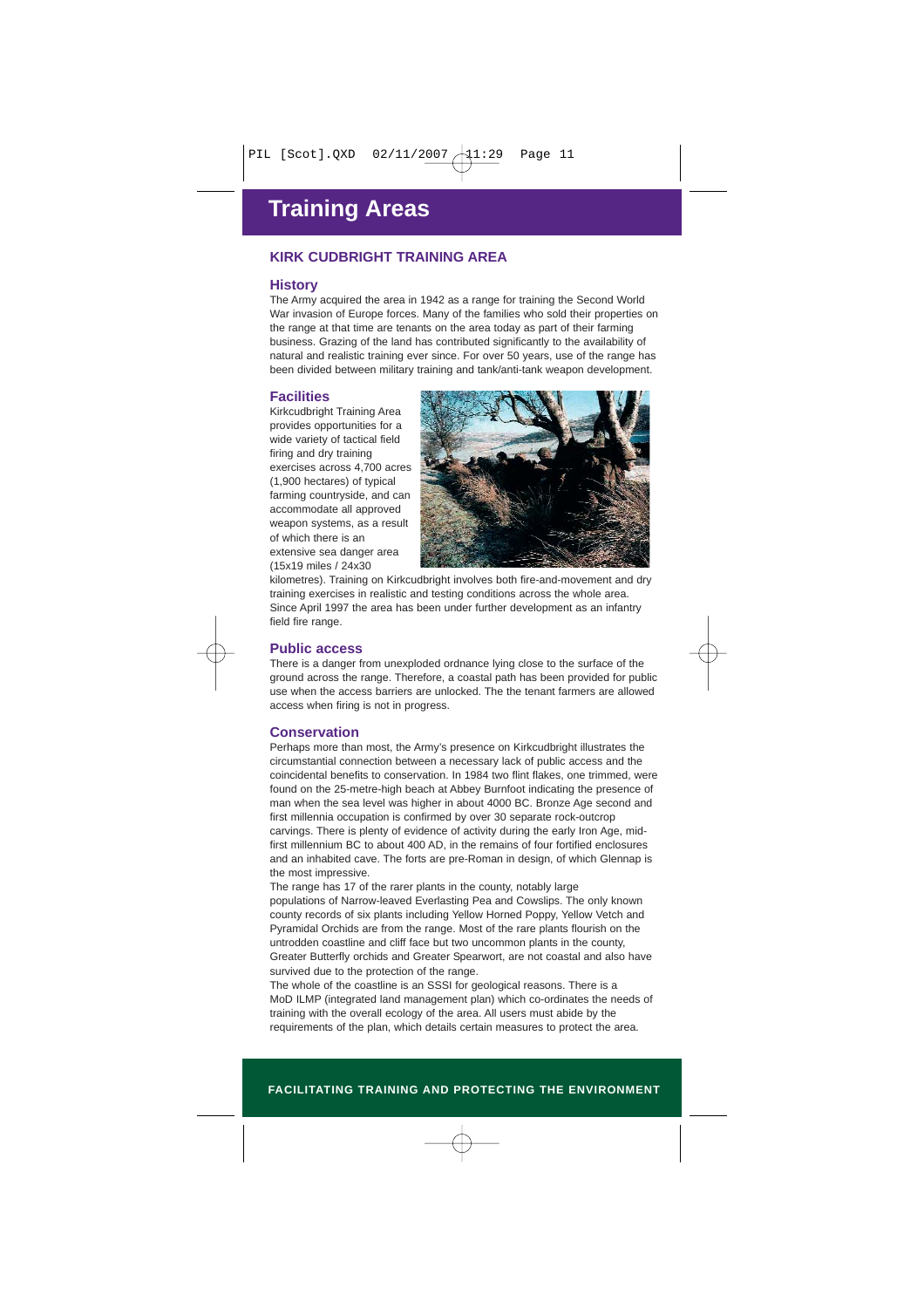### **TAIN CUDBRIGHT TRAINING AREA**

#### **History**

Tain TC covers 2,500 acres, of which there are 8 kilometres of beach, some of which has relatively shallow water and others, which have a steep drop-off. The Surface Danger Area comprises of land and sea areas, which are subject to byelaws. There is a larger Air Danger Area, which is used primarily for military aircraft but also offers protection for users employing Clear Range Procedures out to sea.

The site has been under military use since WWII and although it has been used mainly by the RAF is also used by ground forces for Close Air Support training. The Range is bounded on the north and south-east sides by water and is mainly low lying. The land is made up of dunes, saltmarsh, heathland, gorse and a small area of woodland. The site is designated for many aspects of its biodiversity, which means that many parts of it are only available for footsoldiers with the tracks available only for light-vehicles (no armour).

#### **Location**

The Range is situated on the southern shore of the Dornoch Firth (NH 835835 OS Sheet 21), between Tain town and Inver village, some 40 miles by road north of Inverness.

#### **Public access**

The public is welcome to walk on the area when the red flags / lights are not displayed. Although clearance is carried out, there may be unexploded ordinance on the surface and the public is warned not to touch anything.

#### **Conservation**

The Morrich More is designated as a Site of Special Scientific Interest, a Ramsar site and a Special Area of Conservation. Consequently, the site is considered one of the most important in the UK for matters such as saltmarsh, accretion and juniper. The site has the largest expanse of coastal juniper in the UK. Furthermore, the wildlife on the Range includes a thriving Scottish Wildcat population. Somewhat incongruously, although the military activity directly affects a small part of the Morrich More, it has preserved the biodiversity, which may otherwise have been lost as has in the surrounding land.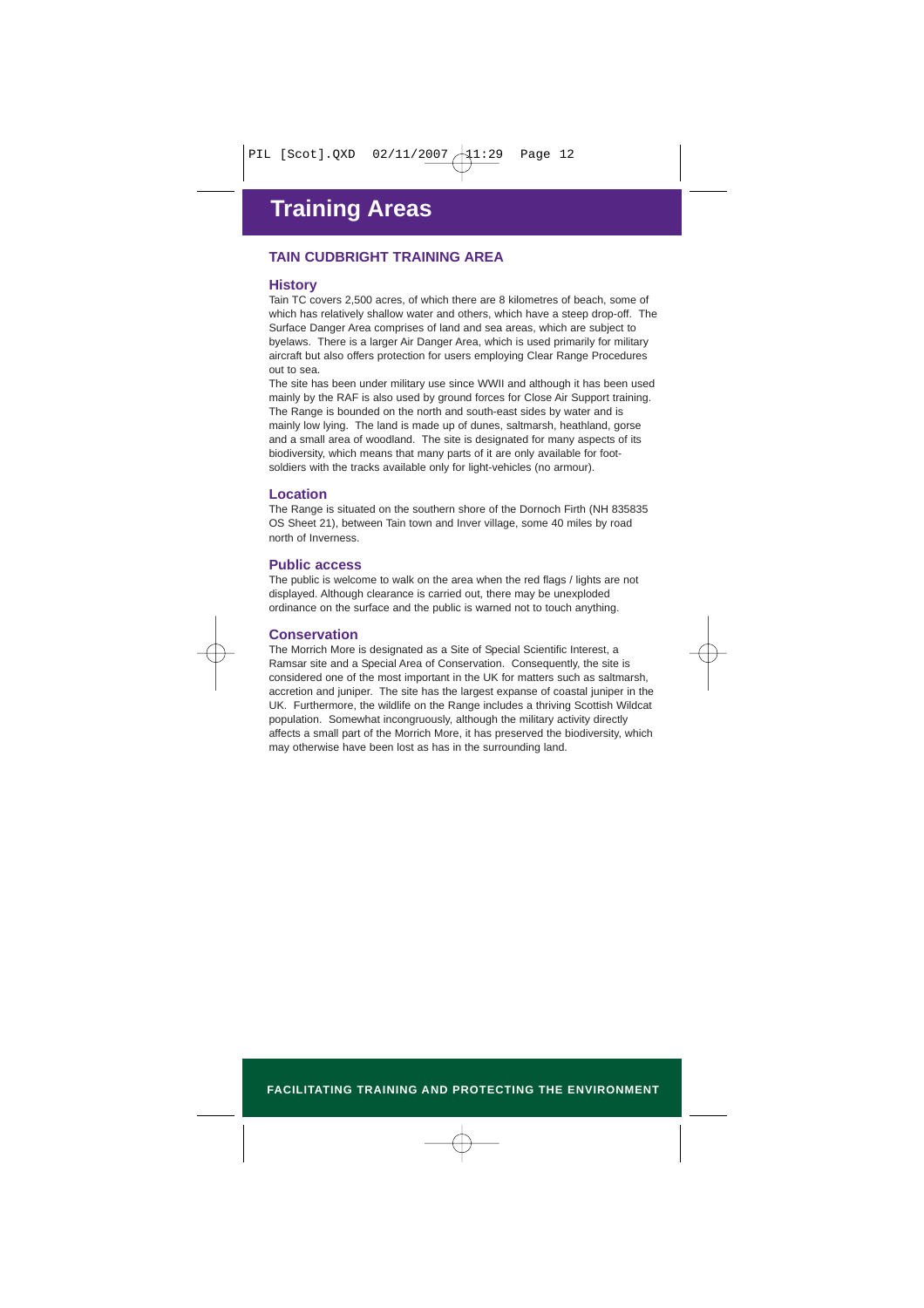# **CAPE WRATH TRAINING CENTRE**

#### **Introduction**

Cape Wrath Training Centre covers an area of 25000 acres. The area is coastal with sea cliffs and a tidal loch (Kyle) acting as three of its boundaries. The terrain within the training area is extremely arduous and subject to extreme weather conditions. The area is subject to bylaws when military activity is in progress.

The area has been in use since the early 1930's predominantly as a naval bombardment range and an air bombing range. Its use as a tri service facility has become more popular in recent years and it is an ideal range for the practice of littoral warfare.

#### **Location**

The range is situated in the far northwest corner of the UK mainland near the village of Durness in the county of Sutherland and approximately 120 miles north of Inverness. Range control is located at Faraid Head. Access onto the area is difficult and is achieved by a pedestrian ferry or on foot.

#### **History**

Military activity has been recorded at Cape Wrath since the beginning of the last century. Mostly at that time being used by the Royal Navy to practice Gunnery under a leasing agreement with the local landowner. Use became more frequent and in 1933 Bye – Laws were published to facilitate range activity. These Bye – Laws were written on behalf of the Lord High Admiral of the United Kingdom of Great Britain and Ireland and are still in force to this day!

At the beginning of 1999 the landowner, for various reasons decided to sell the land giving the MoD the option to purchase outright. Due to funding problems the area was purchased in a 50/50 split between the Royal Navy and Royal Air Force who by this time had been using the area for its own bombing practices. In April 2006 ownership was passed to the newly formed Defence Training Estate (DTE) an organisation formed to rationalise and standardise training areas and ranges and it now forms part of the multi faceted DTE Scotland whose headquarters are in Stirling..

#### **Public access**

Access is via the ferry on the eastern side which connects with the road to the lighthouse and by a coastal footpath on the western side which also ends at the lighthouse. The public is welcome to walk on the area when the red flags / lights are not displayed. Although clearance is carried out, there may be unexploded ordinance on the surface and the public is warned not to touch anything.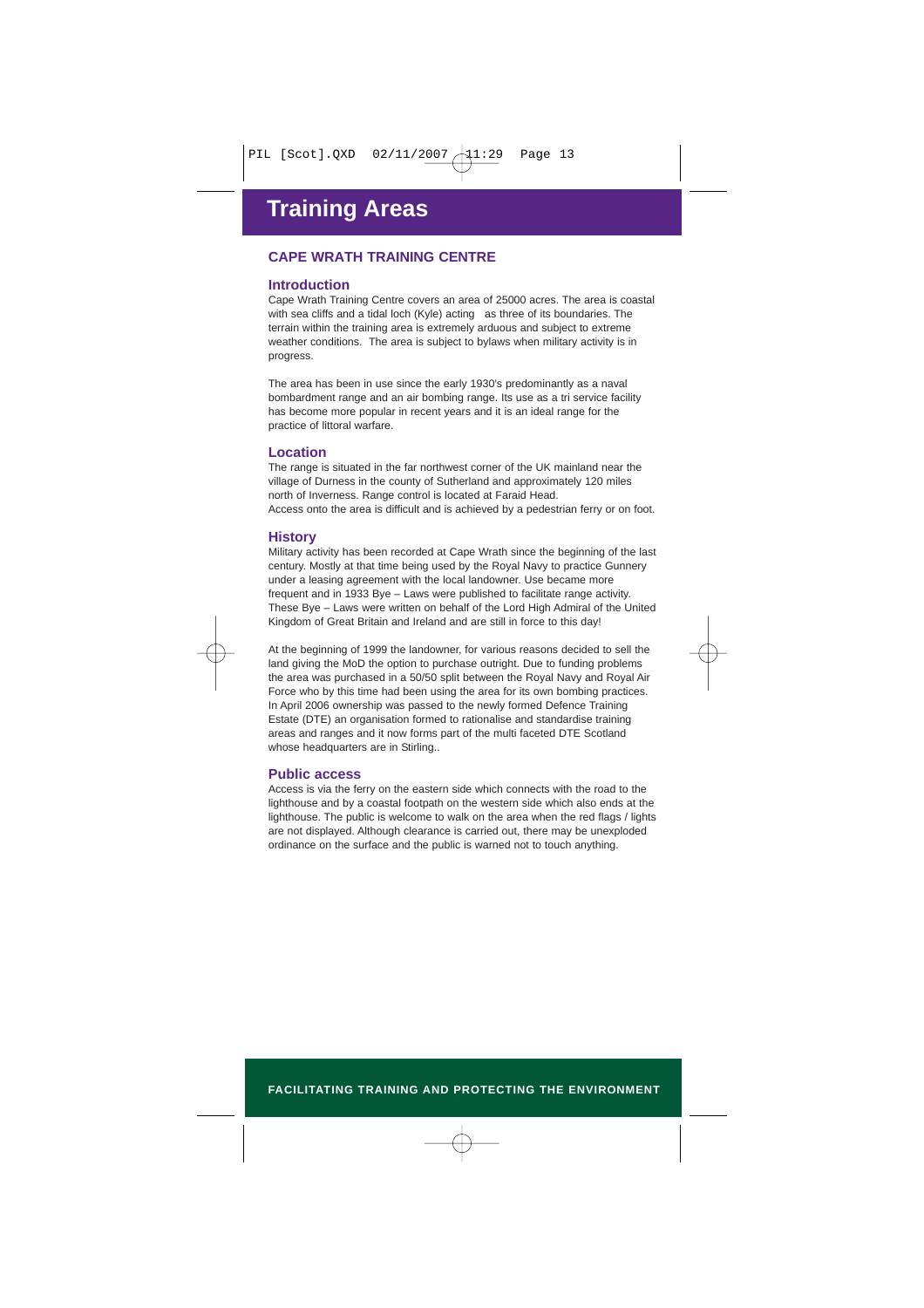# **OTHER RANGES AND FACILITIES**

This is not an exhaustive list of other training facilities within DTE Scotland, since some of these are in remote locations (for example, Ramsdale on the Isle of Orkney). However, below is a list of those nearer to (or in one case within) population centres:

#### **Binhill Range**

On the south coast of the Moray Firth, east of RAF Lossiemouth, this ten-lane range, leased from Forest Enterprise, is used as an alternative to some of the Fort George training area facilities. There is also a small training area nearby that is limited to low-level dry training. The site is part of a SSSI.

#### **Black Dog Range**

Near Aberdeen, this complex on the east coast has three live firing areas, and a dry training area which may be in use by night or day for up to platoon level tactical training, blanks and pyrotechnics will normally only be used during the day.

#### **Scotstownmoor**

This is a small (25 acres/ten hectares) off-road driver training area on predominately scrub land largely covered in gorse, and is attached to Aberdeen University OTC. The area is bordered to the south by Perwinnes Moss/Dubford Moor which are designated SSSIs, and frequented by the public and schools which also visit to enjoy the fauna and flora.

#### **Wick**

This range is located just south of Wick, and is used mostly by TA and cadets from the area.

The next-nearest range for TA and cadets (at Fort George) is some 130 miles (210 kilometres) distant. There is a public footpath that crosses between the range and the sea danger area.